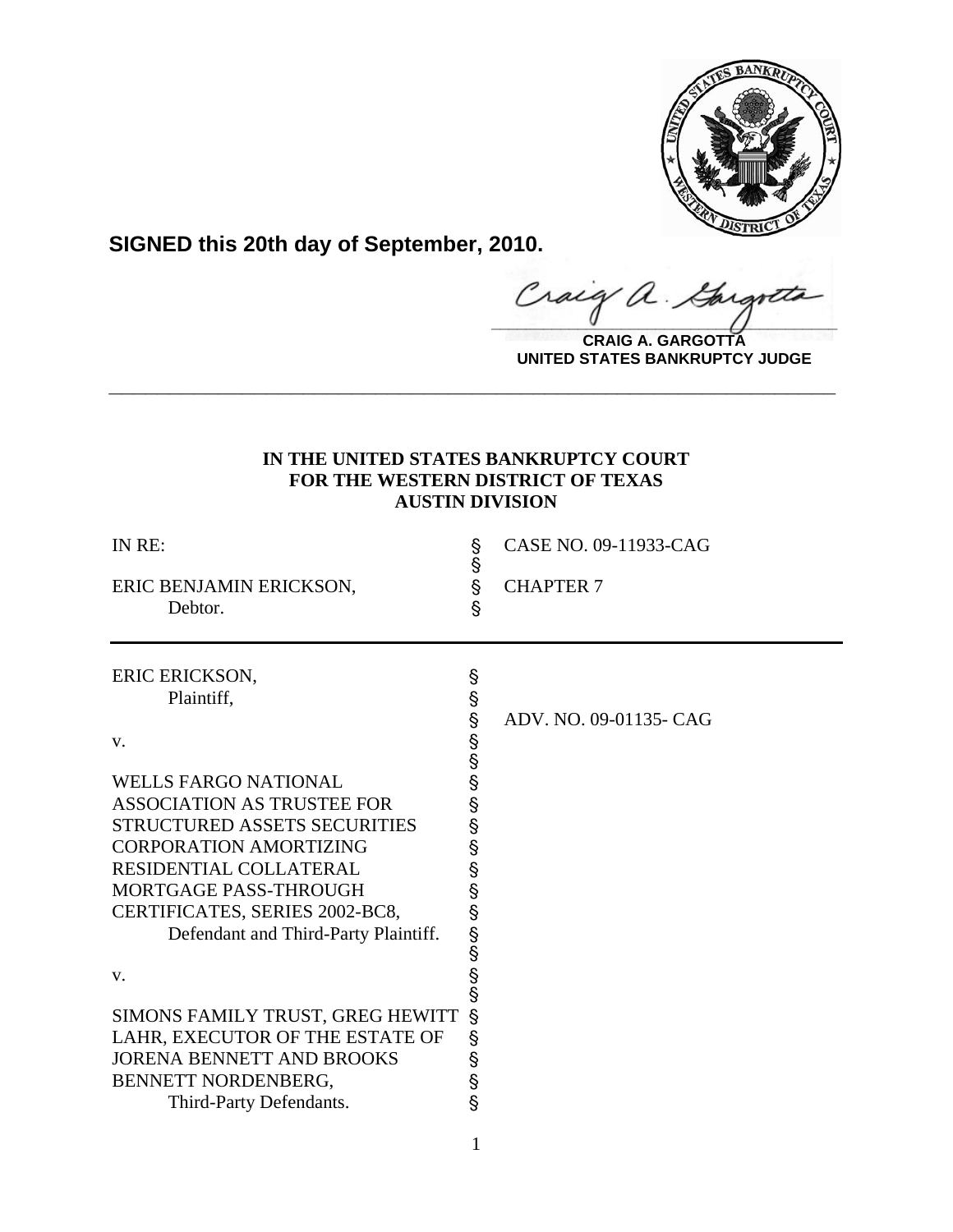#### **ORDER DENYING PLAINTIFF'S MOTION FOR PARTIAL SUMMARY JUDGMENT**

Came on to be considered the above styled and numbered adversary proceeding and, in particular, the Motion for Partial Summary Judgment filed by Plaintiff, Eric Erickson, on April 15, 2010. (Docket #16). The motion requests that the Court declare a loan and deed of trust assigned to Wells Fargo void and unenforceable. Defendant, Wells Fargo, responded to the Motion for Summary Judgment on May 5, 2010. On July 7, 2010, the Court held a hearing on the motion and took the matter under advisement. The Court has jurisdiction over this proceeding pursuant to 29 U.S.C. § 1334 and 28 U.S.C. § 157(b). This is a core proceeding under 28 U.S.C. § 157(b)(2)(A) and (B). Venue is proper under 28 U.S.C. § 1408 and § 1409. This matter is referred to this Court under the District's Standing Order of Reference. For the reasons stated herein, the Court finds that the Motion for Partial Summary Judgment should be denied.

### **FACTUAL BACKGROUND**

The Plaintiff provided few facts to support his Motion for Partial Summary Judgment, presumably, because he believes that the only material fact is that the Plaintiff entered into the Deed of Trust with Option One, the predecessor to Wells Fargo, in order to obtain a home equity loan. (Pl.'s Reply p. 2.) Thus, the Court will rely on the facts supplied by Wells Fargo in its response to the Motion for Partial Summary Judgment, which were not disputed by the Plaintiff in his Reply. This adversary proceeding arises from a home equity note the Plaintiff obtained on February 3, 2000 from Option One Mortgage Corporation ("Option One"), in the amount of \$320,000. (Def. Response 12.) In order to obtain the loan, Option One required the Plaintiff to sign an affidavit stating that the 3.37 acres in Travis County, Texas used to secure the loan constituted his homestead. (Def. Response ¶ 3.) On July 27, 2000, the Plaintiff subdivided the property. (Def. Response ¶ 4.) On May 15, 2001, the Plaintiff borrowed another \$400,000 from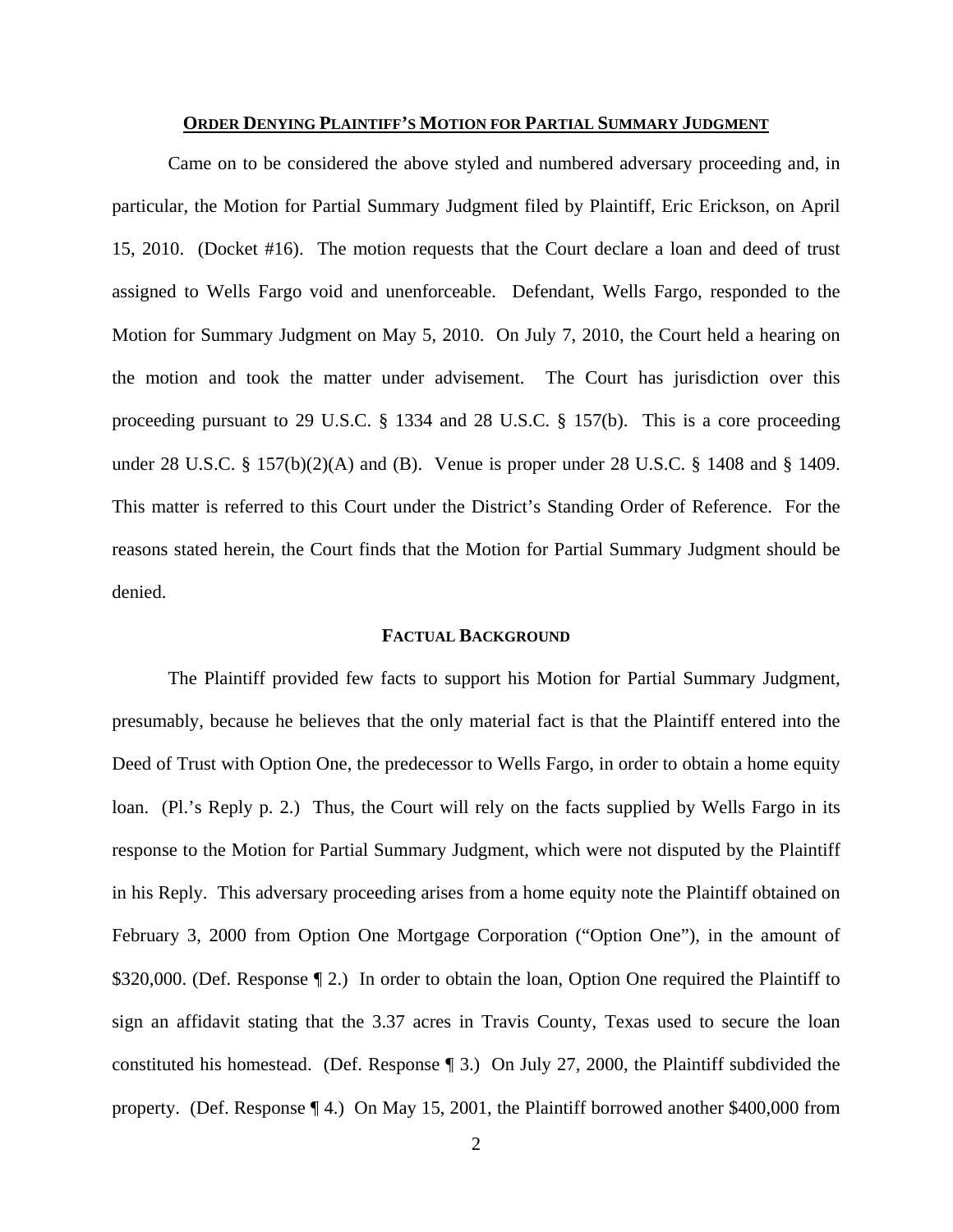the Margaret Piper Herman Trust and CA Holdings LLC secured by a Second Lien Deed of Trust on the subdivision. (Def. Response ¶ 5.) In the Second Lien Deed of Trust, the Plaintiff indicated that the subdivision was not his homestead. (Id.) The Plaintiff also indicated that the subdivision was not his homestead in the "Nonhomestead Affidavit and Designation of Homestead" he executed under oath in order to obtain the second lien loan. (Def. Response  $\P$  6.) On May 15, 2001, the Plaintiff borrowed \$200,000 from the Oliver Pierson and Simons Family Trust, used the subdivision to secure the loan, and again represented that the subdivision was not his homestead. (Def. Response ¶¶ 7, 8.)

On August 9, 2002, the Plaintiff obtained \$931,000 through a home equity loan from Option One in order to refinance his existing indebtedness. (Def. Response ¶ 9.) The August 9th home equity loan was secured by a Deed of Trust encumbering Lot 1 of the subdivision and, in order to obtain the loan, the Plaintiff swore that Lot 1 was his homestead. (Def. Response ¶¶ 9, 10.) The proceeds of the \$931,000 Option One home equity loan were used to discharge the first, second, and third liens on the subdivision. (Def. Response ¶ 12.) The relevant sections of the Deed of Trust securing the \$931,000 Option One home equity loan are:

7. **Protection of Lender's Rights in the Property**: If Borrower fails to perform the covenants and agreements contained in this Security Instrument, or there is a legal proceeding that may significantly affect Lender's rights in the Property (such as a proceeding in bankruptcy, probate, for condemnation or forfeiture or to enforce laws or regulations), then Lender may do and pay for whatever is necessary to protect the value of the Property and Lender's rights in the Property. Lender's actions may include paying any sums secured by a lien which has priority over this Security Instrument, appearing in court, paying reasonable attorneys' fees and entering into the Property to make repairs. Although Lender may take action under this paragraph 7, Lender does not have to do so.

Any amounts disbursed by Lender under paragraph 7 shall become additional debt of Borrower secured by this Security Instrument. Unless Borrower and Lender agree to other terms of payment, these amounts shall bear interest from the date of disbursement at the Note rate in effect from time to time and shall be payable, with interest, upon notice from Lender to Borrower requesting payment.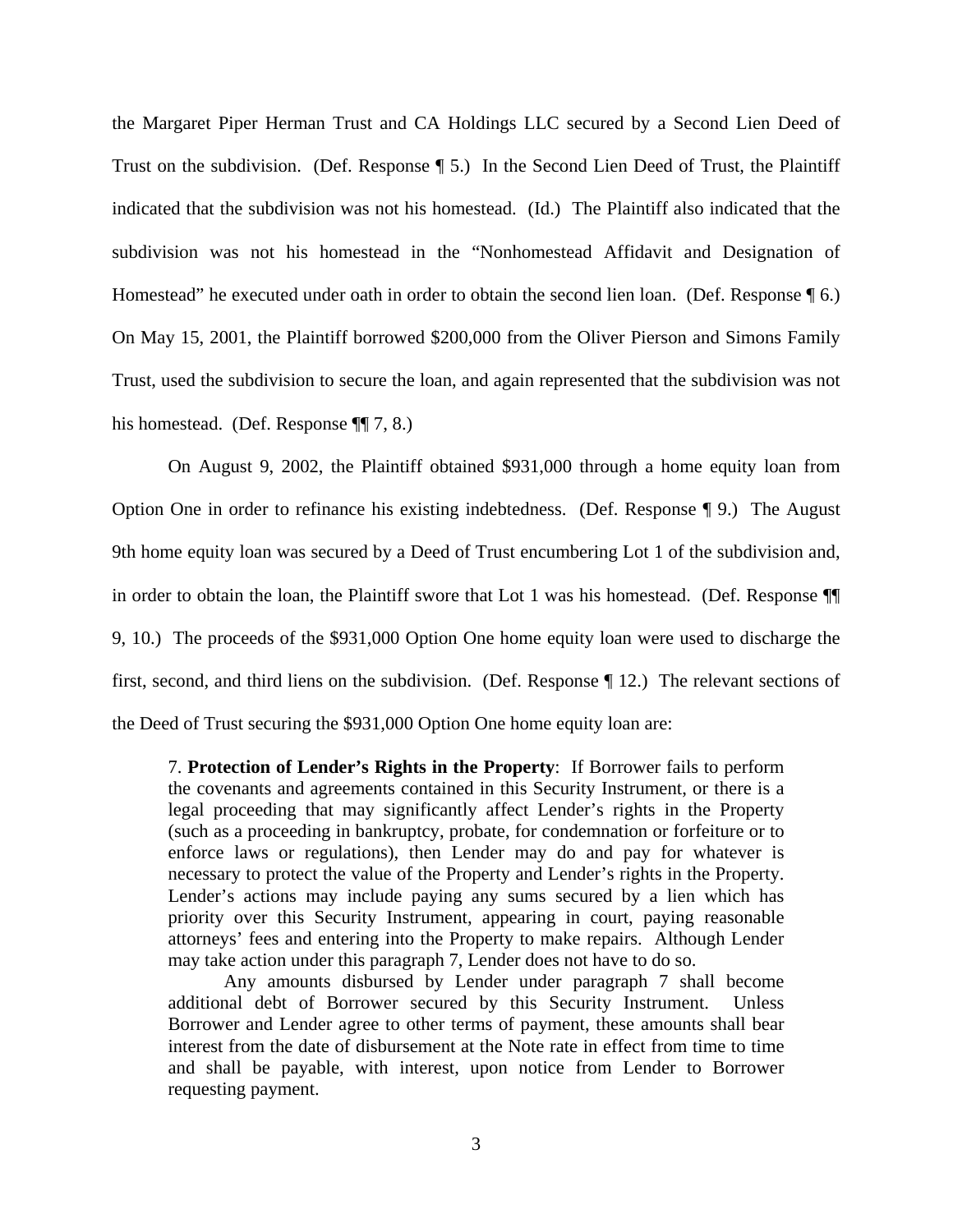25. **Subrogation**. Any proceeds of the Note used to take up outstanding liens against all or any party of the Property have been advanced by Lender at Borrower's request and upon Borrower's representation that such amounts are due and are secured by valid liens against the Property. Lender shall be subrogated to any and all rights, superior titles, liens, and equities owned or claimed by any owner or holder of any outstanding liens and debts, regardless of whether said liens or debts are acquired by Lender by assignment or are released by the holder thereof upon payment.

32. **Reimbursement**. To the extent permitted by applicable law and consistent with the Note, Borrower shall reimburse Trustee and Lender for any and all costs, fees and expenses which either may incur, expend or sustain in the execution of the trust created hereunder or in the performance of any act required or permitted hereunder or by law or for payoff demands and, statement of loan balance, fees for making, transmitting and transporting copies of loan documents, verifications, full or partial lien releases and other documents requested by borrower or necessary for performance of Lender's rights or duties under this Security Instrument, fees arising from a returned or dishonored check, fees to determine whether the Property is occupied, protected, maintained or insured or related purposes, appraisal fees, inspection fees, legal fees, broker fees, insurance midterm substitutions, repair expenses, foreclosure fees and costs arising from foreclosure of the Property and protection of the security for this Security Instrument, and all other fees and costs of a similar nature not otherwise prohibited by law. (Def. Ex. 9.)

33. **Clerical Error**. In the event Lender at any time discovers that the Note, any other note secured by the Security Instrument, the Security Instrument, or any other document or instrument executed in connection with the Security Instrument, Note or notes contain an error that was caused by a clerical mistake, calculation error, computer malfunction, printing error or similar error, Borrower agrees, upon notice from Lender, to re-execute any documents that are necessary to correct any such error(s). Borrower further agrees that Lender will not be liable to Borrower for damages incurred by Borrower that are directly or indirectly caused by any such error.

Portions of paragraph 21 and all of paragraph 22 are missing from the Deed of Trust.

Wells Fargo argues that the missing language is the result of a clerical error, which the Plaintiff

disputes. (Def. Response p. 18; Pl. Reply p. 5.)

On September 1, 2003, the Plaintiff borrowed \$203,000 from the Simons Family Trust

secured by another Deed of Trust on Lot 1. (Def. Response ¶ 15.) In the Deed of Trust, the

Plaintiff indicated that no part of the property was exempt from forced sale under the laws of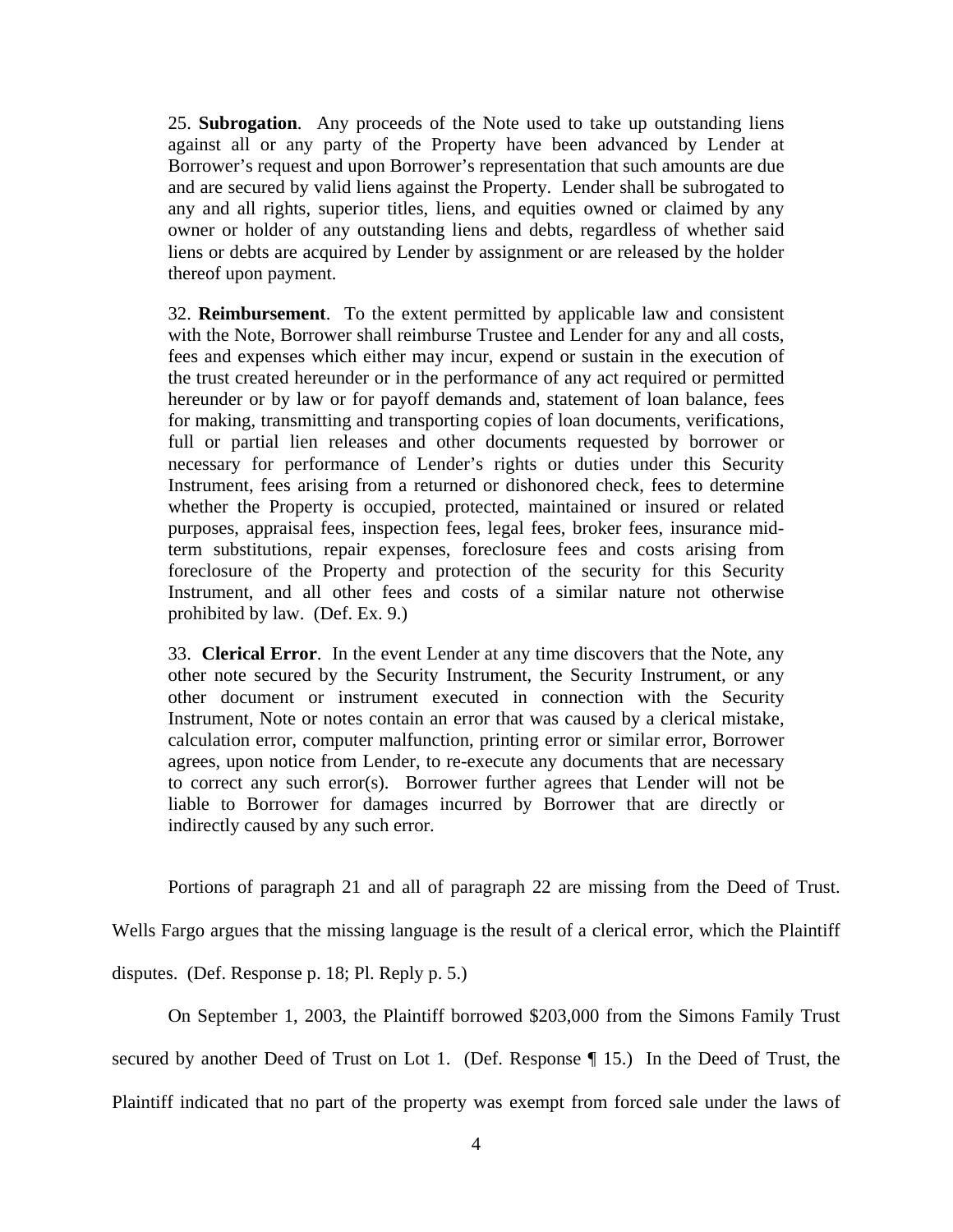Texas. (Id.) The Plaintiff then borrowed \$20,000 from Jorena Bennett, secured by a Deed of Trust on Lot 1 on November 1, 2003. (Def. Response ¶ 16.) Again, the Plaintiff stated that no part of the property was exempt from forced sale under Texas law. (Id.) The Plaintiff borrowed \$40,000 more from Jorena Bennett secured by a Deed of Trust on Lot 1 on January 15, 2004 and again represented that the property was not exempt from forced sale under Texas law. (Def. Response ¶ 17.) Additionally, Mr. Erickson is the Defendant in another adversary proceeding in this Court, No. 10-01004, where the Plaintiff in that case, Majid Hemmasi, alleges that Erickson borrowed \$20,000 from him on October 14, 2004. In deciding to loan money to Erickson, Mr. Hemmasi alleges that he relied on Erickson's representation that the property was not Erickson's homestead; thus, the property would not be exempt from forced sale under Texas law.

 Each time the Plaintiff indicated that Lot 1 was not his homestead in order to borrow money; he asserted that he resided at 2002 Arthur Lane, Austin, TX 78704. (Def. Response ¶ 19.) The Plaintiff's mother, however, testified in a deposition that she lives at 2002 Arthur Lane and that the Plaintiff has not lived at that address since becoming an adult. (Id.)

#### **PROCEDURAL BACKGROUND**

 When the Plaintiff defaulted on the \$931,000 Option One home equity loan in 2005, an *in rem* foreclosure proceeding was commenced against him. To prevent the foreclosure, the Plaintiff filed suit in the 250th District Court in Travis County, Texas and sought a declaratory judgment that the \$931,000 home equity loan is invalid. Although the Plaintiff obtained a default judgment against Wells Fargo, it was later set aside by the trial court. On December 11, 2007, the state court entered an Order disposing of several of the Plaintiff's claims. Specifically, the Court found that:

(1) Plaintiff's claim that the note and lien were unenforceable because paragraph 6(D) of the Note provides for personal liability failed as a matter of law.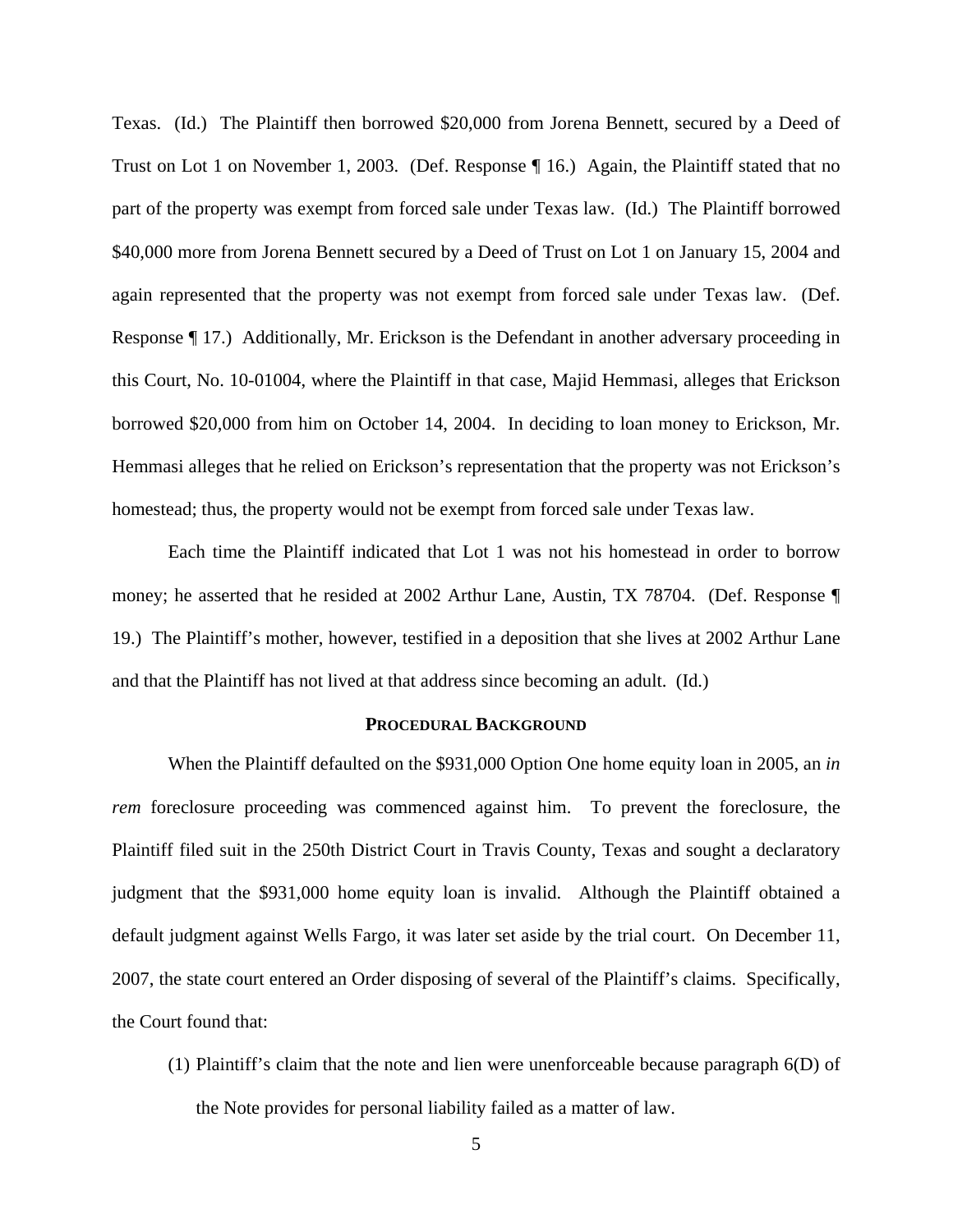- (2) Plaintiff's claim that the note and lien were unenforceable because the principal amount of the note exceeds 80% of fair market value failed as a matter of law.
- (3) Plaintiff's claim that the note and lien were unenforceable because Erickson was required to prepay interest on the date of closing so that the debt was not payable in equal monthly payments failed as a matter of law.
- (4) Plaintiff's claim that the note and lien were unenforceable because the loan did not say that it may not be accelerated because of a decrease in market value or because of a default on some other debt not secured by a lien on the homestead failed as a matter of law.
- (5) A genuine issue of material fact existed as to whether the Wells Fargo note is invalid under the Texas Constitution because the note was used to payoff the underlying second and third lien notes that were allegedly not authorized by  $\S$  50(a)(6) and § 50(e) of the Texas Constitution.
- (6) Plaintiff's claim that the note and lien were unenforceable because Erickson was not provided with the notice required by  $\S$  50(g) of the Texas Constitution failed as a matter of law.
- (7) Plaintiff's claim that the note and lien were unenforceable because Option One was not a qualified lender failed as a matter of law.
- (8) A genuine issue of material fact existed as to whether the Plaintiff received a copy of all the documents he signed at closing.
- (9) Plaintiff's claim that the note and lien were unenforceable because Erickson was not provided with notice of his right of rescission failed as a matter of law.
- (10) A genuine issue of material fact as to whether the liens of Margaret Piper Herman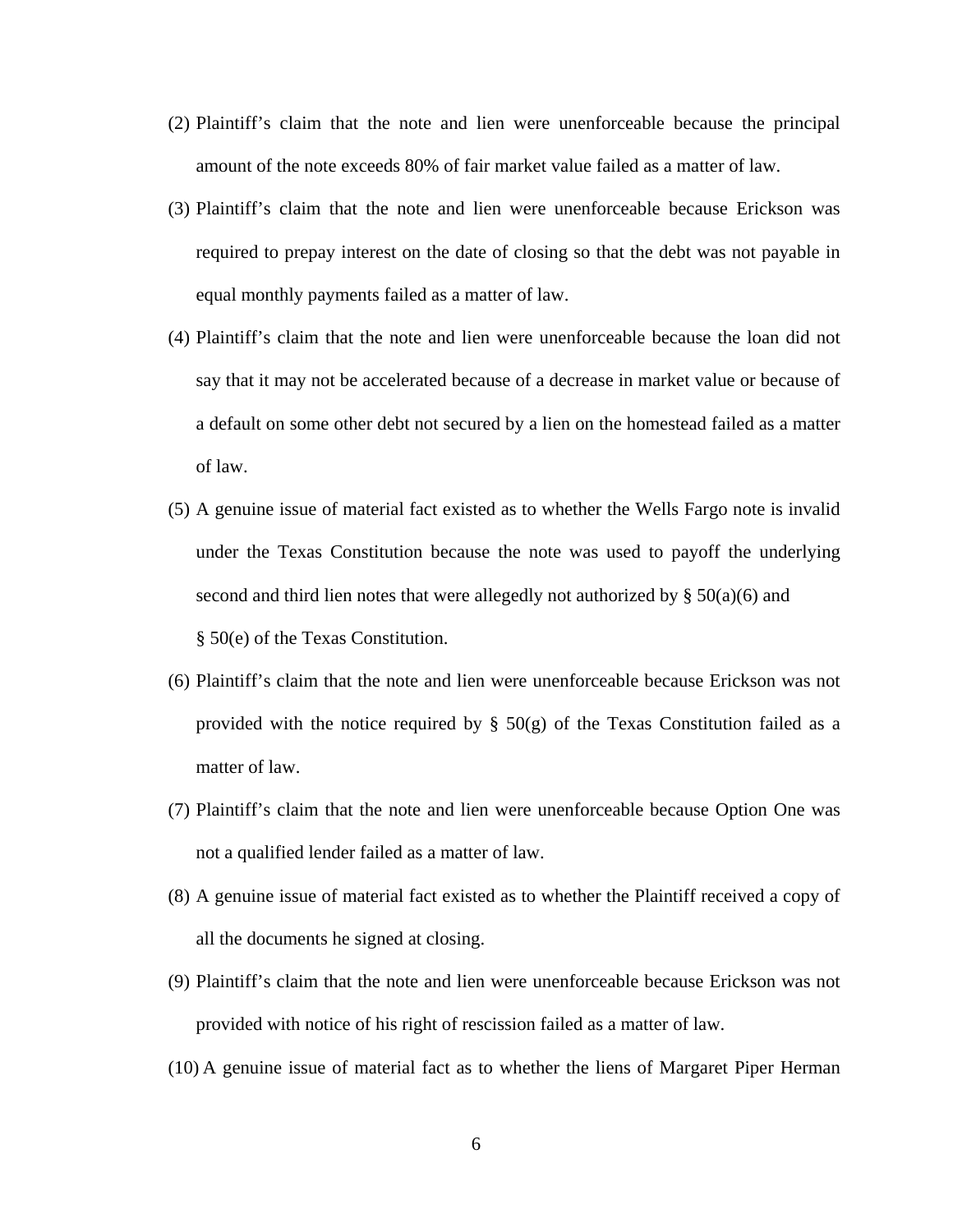Trust and CA Holdings and Oliver Pierson and Simons Family Trust violated the Texas Constitution.

The state court set the remaining fact issues for jury trial in July 2009; however, on July 9, 2009, the Plaintiff filed for protection under Chapter 7 of the United States Bankruptcy Code. Thus, on September 25, 2009, the lawsuit between the Plaintiff and Wells Fargo was removed to this Court. Prior to removal of the case, the parties stipulated to the following facts: (1) the note and lien was delivered to Wells Fargo; (2) Wells Fargo was the owner and holder of the note and lien; (3) the loan was closed at a title company by a closing agent; (4) Option One furnished the funds in the note and that they were disbursed by a title company and applied in accordance with the Settlement Statement; (5) the proceeds were used to pay off the \$400,000 and \$200,000 liens; (6) the home equity loan to Plaintiff as evidenced in the note and deed of trust was in default and Plaintiff received notice of the default and failed to cure the default; (7) the indebtedness evidenced by the note and deed of trust was accelerated in accordance with the terms of the note and the law of acceleration for the amount due plus interest; and (8) as of June 19, 2009, the total amount due was \$1,371,948.92 plus daily interest of \$189.39.

After removal, the Plaintiff filed a Fourth Amended Original Complaint reasserting that the note and lien are unenforceable because Wells Fargo failed to comply with Subsection X of Section  $50(a)(6)$  of Article XVI of the Texas Constitution and that the note and lien are unenforceable because the loan documents failed to comply with the Home Equity Rules. The only new claim asserted in the Fourth Amended Original Complaint is that the liens placed on the Plaintiff's homestead by Simons/Nordenberg violated Article XVI, Section 50 of the Texas Constitution. Wells Fargo answered and asserted a counterclaim against the Plaintiff asking the Court to declare that it is the beneficiary of a valid and enforceable lien against the property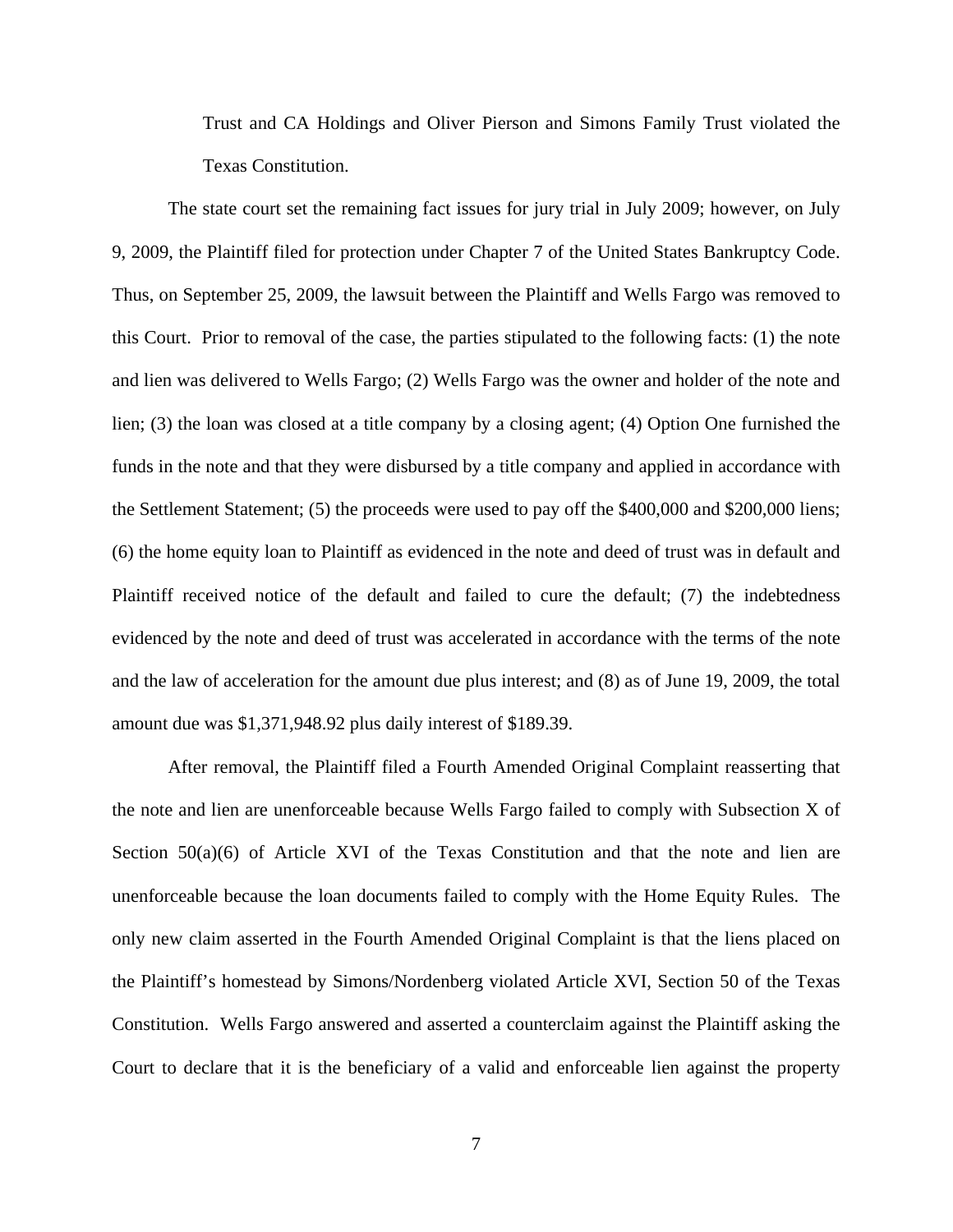securing the payment of the home equity loan made to Plaintiff, including any reasonable and necessary attorney's fees. Wells Fargo also requests that the Court grant judicial foreclosure of its lien against the property and issuance of an order of sale. In the alternative, Wells Fargo asks the Court to declare and hold that it is entitled to a contractual and equitable subrogation lien against the property and grant judicial foreclosure of Wells Fargo's subrogation lien against the property and issuance of an order of sale.

## **PARTIES' CONTENTIONS**

 In his current Motion for Summary Judgment, the Plaintiff contends that the Deed of Trust violates Article XVI, Section  $50(a)(6)(D)$  of the Texas Constitution because it grants the Trustee the power to sell the property to an individual, without a court order of sale, and only a final Court order may authorize the sale of the property by someone other than the Grantor. Next, the Plaintiff contends that Sections 7 and 32 of the Deed of Trust violate Article XVI, Section 50(6)(C) of the Texas Constitution by making the Borrower personally liable for amounts accruing under the Deed of Trust. Additionally, the Plaintiff requests that the Court grant summary judgment in its favor as to Wells Fargo's Counterclaim. Specifically, the Plaintiff argues that because the sections that would allow the lender to foreclose were "whited out," Wells Fargo does not have the right to foreclose. Additionally, the Plaintiff contends that the Texas Constitution prohibits equitable subrogation to the lien Option One paid off with the loan in question, and because an entity is not entitled to equitable subrogation of amounts paid to itself to retire a preexisting loan.

 In response, Wells Fargo first argues that the new claims asserted in the Motion for Partial Summary Judgment are untimely, waived, and barred by the statute of limitations. As to the power of sale granted to the trustee, Wells Fargo argues that the Deed of Trust does not authorize the trustee to proceed to foreclosure sale without first obtaining a court order. Wells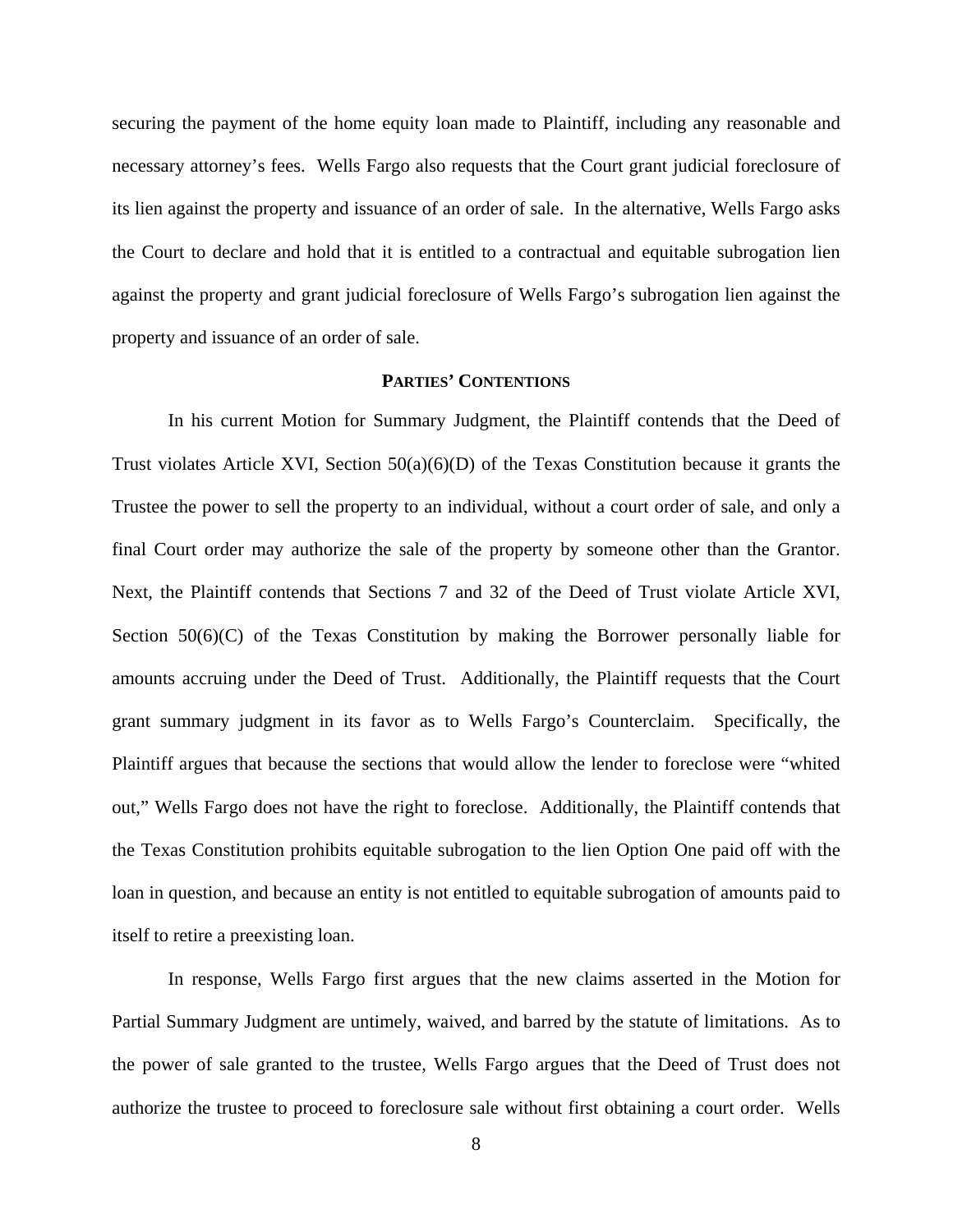Fargo also argues that the deletion of Sections 21 and 22 were clerical errors. Regarding the alleged imposition of personal liability, Wells Fargo points out that the deed of trust states that it is an extension of credit secured by a lien granted and is the type of credit defined by Section 50(a)(6), Article XVI, of the Texas Constitution. Further, that the imposition of costs in Section 32 is qualified by the statement "to the extent permitted by applicable law." Thus, the deed of trust does not impose any requirement for additional debt for which the Borrower would be personally obligated. Additionally, Wells Fargo argues that any violation of the Texas Constitution has been cured. In support of its Counterclaim, Wells Fargo argues that the right of judicial foreclosure is not dependant on authorization in a Deed of Trust. Wells Fargo also argues that the Plaintiff's contention that subrogation is not permitted when the lender making the new loan is paying off its own prior loan is incorrect, and that no such limitation on the doctrine of subrogation exists.

 In his Reply, the Plaintiff argues that the Court should revisit the state court order denying his first motion for Summary Judgment, and effectively act as an appellate court in deciding whether the state court order is correct. Additionally, the Plaintiff contends that the claims set forth in the current Motion for Partial Summary Judgment have always been a part of the case. The Plaintiff also argues that the missing language in Sections 21 and 22 is not the result of a clerical error and that the cure provisions of Article XVI, Section 50 do not save the Deed of Trust from violating the Texas Constitution because the cure letters were not timely. Again, the Plaintiff argues that the Deed of Trust imposes personal liability and does not allow for judicial foreclosure. As to the Counterclaim, the Plaintiff again asserts that equitable subrogation is not available to Wells Fargo under the circumstances of this case.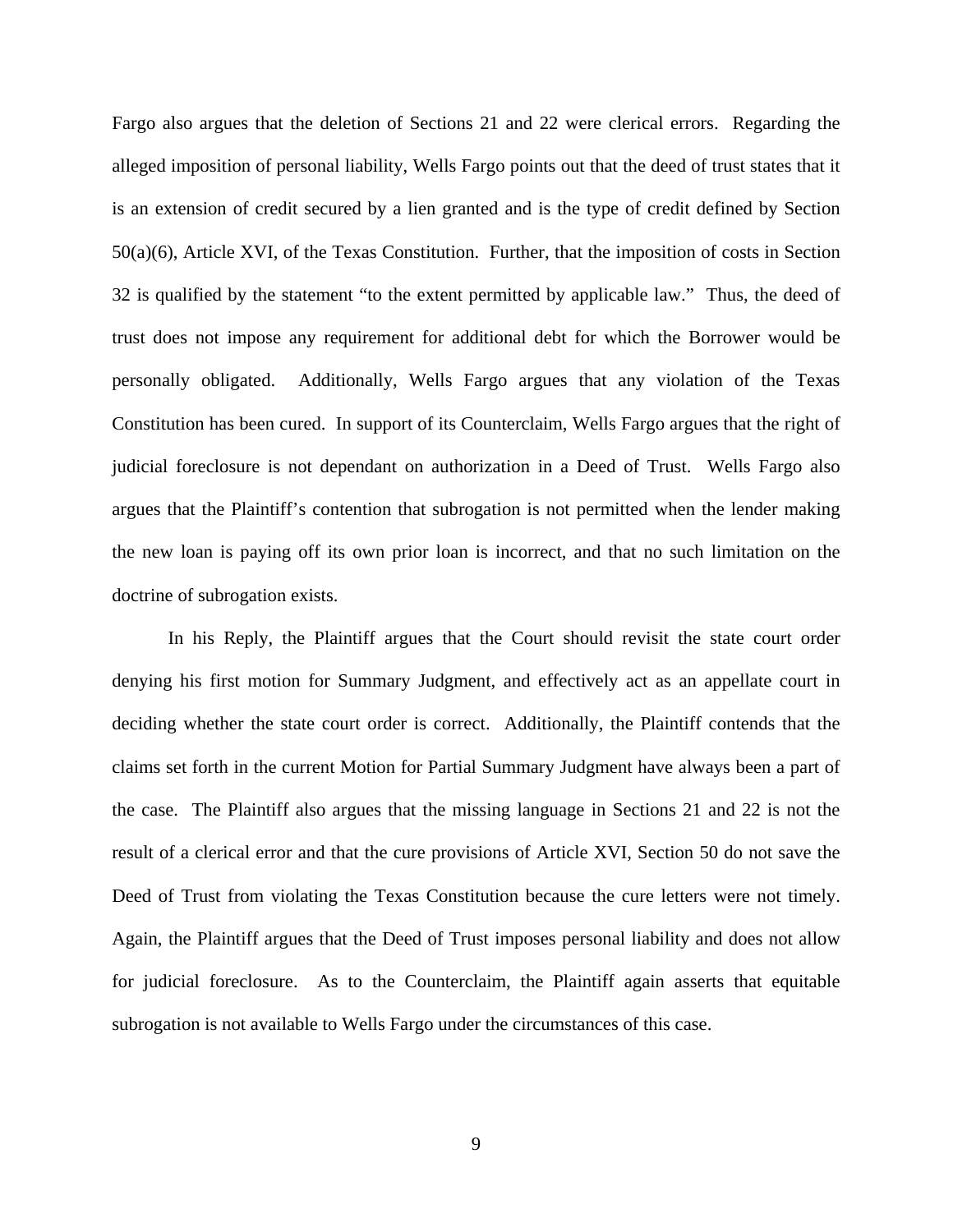#### **LEGAL ANALYSIS**

Bankruptcy Rule 7056 applies Rule 56(c) of the Federal Rules of Civil Procedure to adversary proceedings. Summary judgment is appropriate "if the pleadings, depositions, answers to interrogatories, and admissions on file, together with the affidavits, if any, show that there is no genuine issue as to any material fact and that the moving party is entitled to a judgment as a matter of law." Fed.R.Civ.P. 56(c); *Celotex Corp. v. Catrett*, 477 U.S. 317, 322-23 (1986). To the extent facts are undisputed, a Court may resolve a case as a matter of law. *Celotex Corp.*, 477 U.S. at 323; *Blackwell v. Barton*, 34 F.3d 298, 301 (5th Cir. 1994). The Fifth Circuit has stated "[t]he standard of review is not merely whether there is a sufficient factual dispute to permit the case to go forward, but whether a rational trier of fact could find for the non-moving party based upon evidence before the court." *James v. Sadler*, 909 F.2d 834, 837 (5th Cir. 1990) (citing *Matsushita Elec. Indus. Co., Ltd. v. Zenith Radio Corp.*, 475 U.S. 574, 586 (1986)). Additionally, the Fifth Circuit has stated that "the court must view the facts in the light most favorable to the non-moving party and draw all reasonable inferences in its favor." *Hockman v. Westward Commc'ns, L.L.C.*, 407 F.3d 317, 325 (5th Cir. 2004).

To begin, the Court declines to revisit the summary judgment entered by the state court. The issues remaining after the state court entered its summary judgment were set for trial the month the Plaintiff filed bankruptcy. The Court will not allow the Plaintiff to use his bankruptcy as a vehicle to relitigate issues that were fully and fairly litigated in state court. 28 U.S.C. § 1450 ("All injunctions, orders, and other proceedings had in such action prior to its removal shall remain in full force and effect until dissolved or modified by the district court.")

The facts in this case are largely undisputed. The only disputed fact apparent from the pleadings is whether or not the "whited out" portions of Section 21 and 22 are the result of a clerical error. For the reasons stated below, the Court finds that whether or not the sections are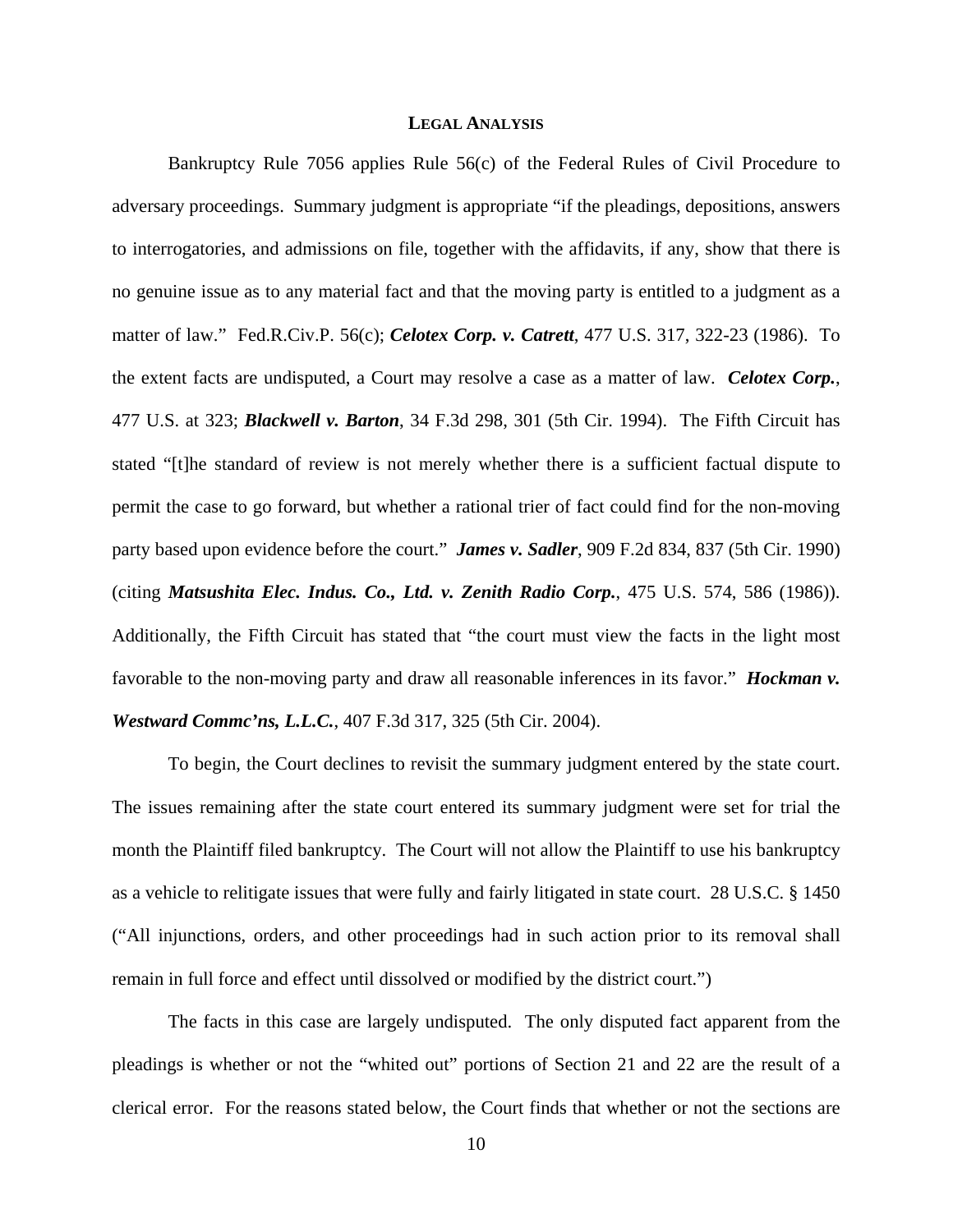missing as the result of a clerical error is non-material. Thus, the Court finds that there are no genuine issues of material fact asserted in the Plaintiff's new summary judgment motion. Next, the Court must consider whether or not the Plaintiff is entitled to summary judgment as a matter of law.

The Court finds that it must deny the Plaintiff's motion as a matter of law because the new claims are not properly before the Court. According to Rule 8 of the Federal Rules of Civil Procedure, "[a] pleading that states a claim for relief must contain . . . a short and plain statement of the claim showing that the pleader is entitled to relief." The purpose of Rule 8 is to give defendants fair notice of a plaintiff's claim and the grounds upon which the plaintiff relies. *St. Paul Mercury Ins. Co. v. Williamson*, 224 F.3d 425, 434 (5th Cir. 2000). Although [p]leadings should be construed liberally, and while plaintiffs need not provide specific facts in support of their allegations, they must include sufficient factual information to provide the grounds on which [their] claim rests. *Erickson v. Pardus*, 551 U.S. 89, 127 (2007) (per curiam) (addressing dismissal under Rule 12(b)(6)); *Bell Atlantic Corp. v. Twombly*, 550 U.S. 544 (2007) (addressing dismissal under Rule 12(b)(6)); *Great Plains Trust Co. v. Morgan Stanley Dean Witter & Co.*, 313 F.3d 305, 313 (5th Cir. 2002) (addressing dismissal under Rule 12(b)(6)).

Additionally, claims that are not raised in a complaint are not properly before the Court. *Cultrera v. Board of Sup'rs of Louisiana State University*, 429 F.3d 108, 113 (5th Cir. 2005) ("A claim which is not raised in the complaint but, rather, is raised only in response to a motion for summary judgment is not properly before the court.") Allowing a plaintiff to raise new claims years after the complaint was filed and after the parties have conducted extensive discovery can result in undue delay or undue prejudice to the opposing party. *See Teltschik v. Williams & Jensen, PLLC*, 683 F.Supp.2d 33 (D.D.C. 2010) (citing *Hurlbert v. St. Mary's*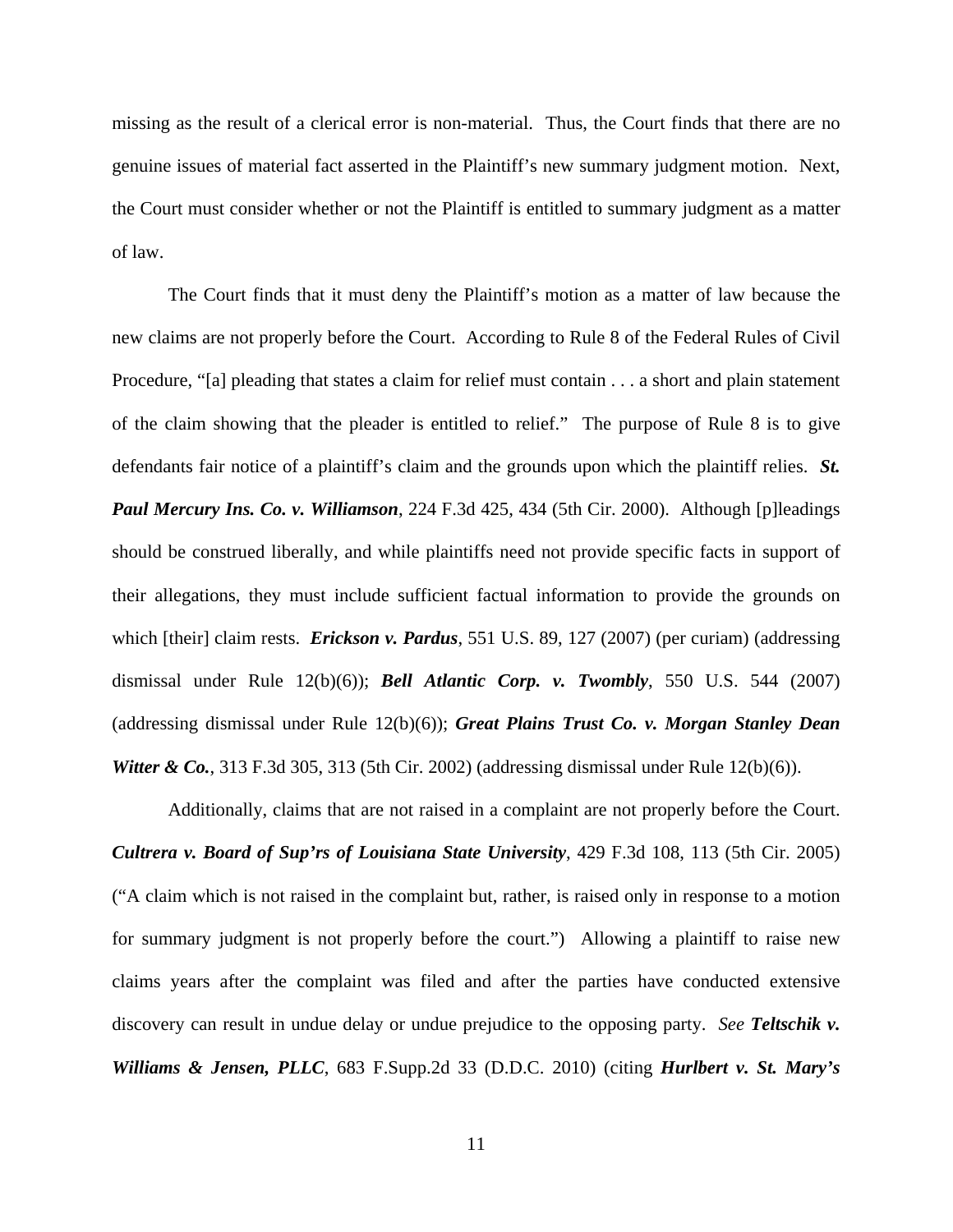*Health Care System, Inc.*, 439 F.3d 1286, 1297 (11th Cir. 2006) (finding that the Plaintiff could not amend the complaint to assert new allegations at the summary judgment stage where the lawsuit had been pending for years and discovery had been completed.)) Also, "a plaintiff may not assert new allegations at the summary judgment stage if such allegations amount to a 'fundamental change' in the nature of plaintiff's claims." *Id.* 

After removal from state court, the Court entered a scheduling order requiring the Plaintiff to file an amended complaint in order to comply with the Federal Rules of Civil Procedure. The Court set March 31, 2010 as the discovery deadline and April 15, 2010 as the deadline for filing dispositive motions. The Plaintiff waited until the April 15th deadline to file the current summary judgment motion.

As in the Third Amended Complaint, the Plaintiff's allegations in the Fourth Amended Complaint state that Wells Fargo violated several sections of the Texas Constitution. The Complaint fails to provide any factual information to support the grounds on which the Plaintiff's claims rest, namely, which provisions of the loan, note, and security instrument violate the Constitution. Although the Court recognizes that it has before it a motion for summary judgment, according to both Fifth Circuit and Supreme Court precedent, it is unlikely that the Fourth Amended Complaint could survive a motion to dismiss or a motion for judgment on the pleadings.

In the summary judgment motion, the Plaintiff, for the first time, raises the claims that it is entitled to declaratory judgment because the loan is void and unenforceable because the omissions in paragraphs 21 and 22 impermissibly allow the Trustee to foreclose on the property without a court order, and because sections 7 and 32 of the Deed of Trust violate Article XVI, Section  $50(6)(C)$  of the Texas Constitution by making the Borrower personally liable for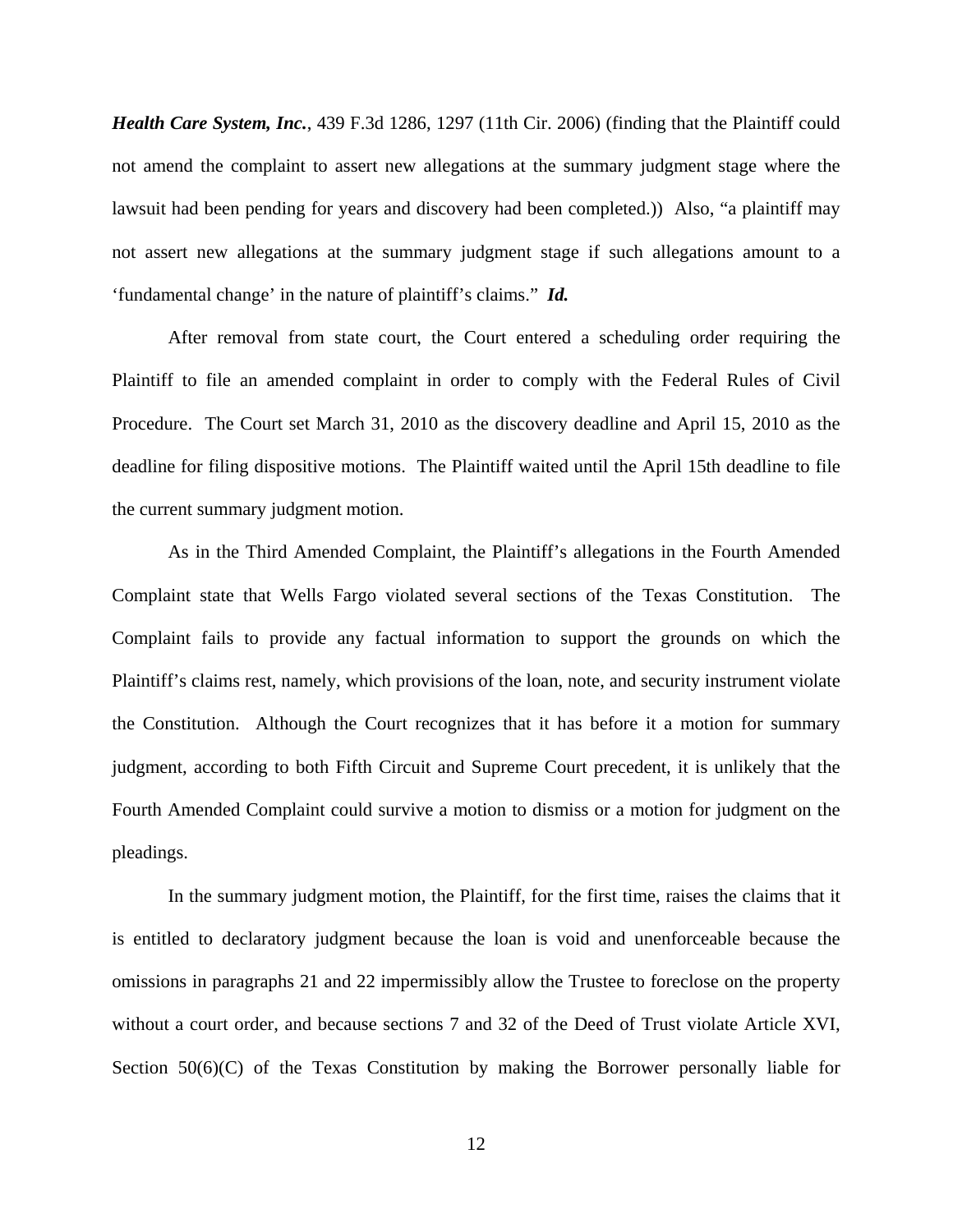amounts accruing under the Deed of Trust. The Court declines to grant summary judgment in favor of the Plaintiff for the following reasons:

First, the Court agrees with Wells Fargo that the Plaintiff's new claims are untimely, have been waived, and are now barred by the statute of limitations. Although Wells Fargo cites cases discussing waiver in the context of affirmative defenses, the Court finds that the Plaintiff waived his right to assert new claims in his motion for summary judgment by failing to raise them in the Complaint. While the Plaintiff argues that the claims were always a part of his Complaint, the Complaint is so vague the Court cannot tell what it intended to allege and neither could Wells Fargo. By failing to allege any facts that demonstrate he is entitled to relief, the Plaintiff failed to assert any claims in his Complaint; thus, the claims asserted in the motion for summary judgment are new claims. Also, the fact that the Plaintiff did not raise the claims in the original motion for summary judgment lends further support to Wells Fargo's argument that they were raised for the first time in the current motion for summary judgment. Accordingly, the Court finds that the claims based on the omissions in paragraphs 21 and 22 are not properly before this court because they were not raised in the Complaint. Even if Erickson raised the claims in the Fourth Amended Complaint, they would be barred by the statute of limitations because it has been more than seven years after he executed the home equity loan. *See Langehennig v. Ameriquest Mortgage Co. (In re Ortegon)*, 398 B.R. 431, 439 (Bankr. W.D.Tex. 2008) (finding that the applicable four-year statute of limitations begins to run at the time the loan is closed); *Rivera v. Countrywide Home Loans, Inc.*, 262 S.W.3d 834 (Tex. App. – Dallas 2008, no pet.) (four-year statute of limitations runs from the date of home equity loan transaction).

Third, allowing the Plaintiff to allege new claims after the discovery deadline has passed would unduly prejudice Wells Fargo. Wells Fargo had no notice that Erickson intended to assert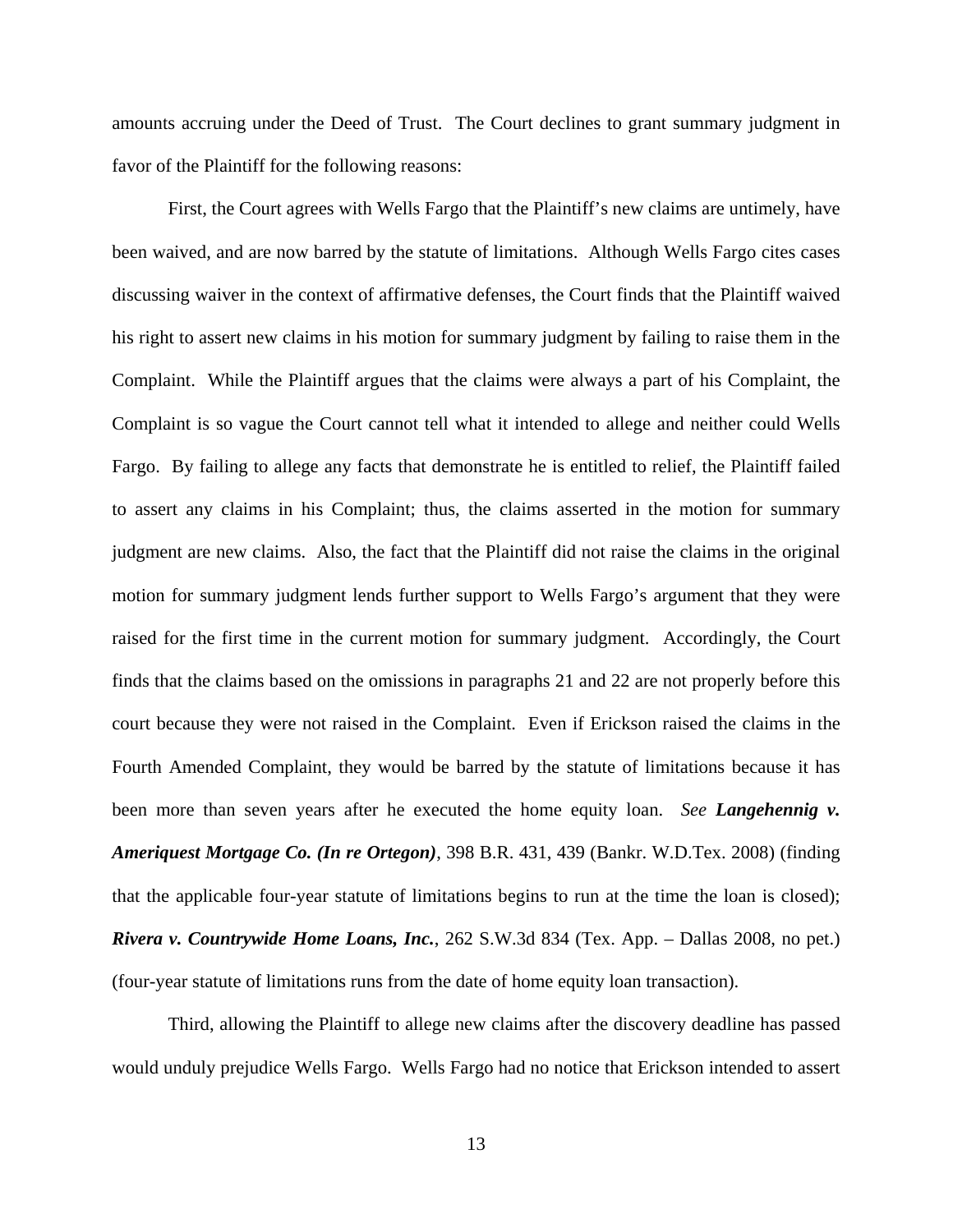new claims against it in the Fourth Amended Complaint. In fact, the limited allegations against Wells Fargo in the Fourth Amended Complaint are exactly the same as the allegations against Wells Fargo in the Third Amended Complaint. Thus, the Fourth Amended Complaint failed to give fair notice to Wells Fargo that the Plaintiff intended to assert entirely new claims and that it would need to conduct further discovery. Had the Plaintiff properly claimed that he was entitled to relief because of the omissions in paragraphs 21 and 22, Wells Fargo could have conducted discovery regarding that assertion. Now, the discovery deadline has passed. Therefore, the Court finds that allowing the Plaintiff to assert new claims at this stage in the litigation would unduly prejudice Wells Fargo. Additionally, the new claims asserted in the summary judgment motion impermissibly make fundamental changes to the nature of the Plaintiff's claims because they, for the first time, allege violations of the Texas Constitution based on omissions in entirely different sections of the deed of trust.

Finally, allowing the addition of new claims at this time unduly delays resolution of this litigation. The Plaintiff filed this lawsuit five years ago and the state court entered a summary judgment disposing of all but three of the claims originally asserted by the Plaintiff. The Court will not allow the Plaintiff to add new claims, in another motion for summary judgment, five years later. The Court also sees no reason that the Plaintiff could not have raised the claims in the original motion for summary judgment filed in state court. All of the Plaintiff's new claims are based on omissions and alleged violations on the face of the deed of trust. It appears that the Plaintiff is attempting to engage in piecemeal litigation, and the Court will not allow him to further prolong these proceedings by untimely raising new claims that were apparent on the face of the loan documents from the beginning of this case.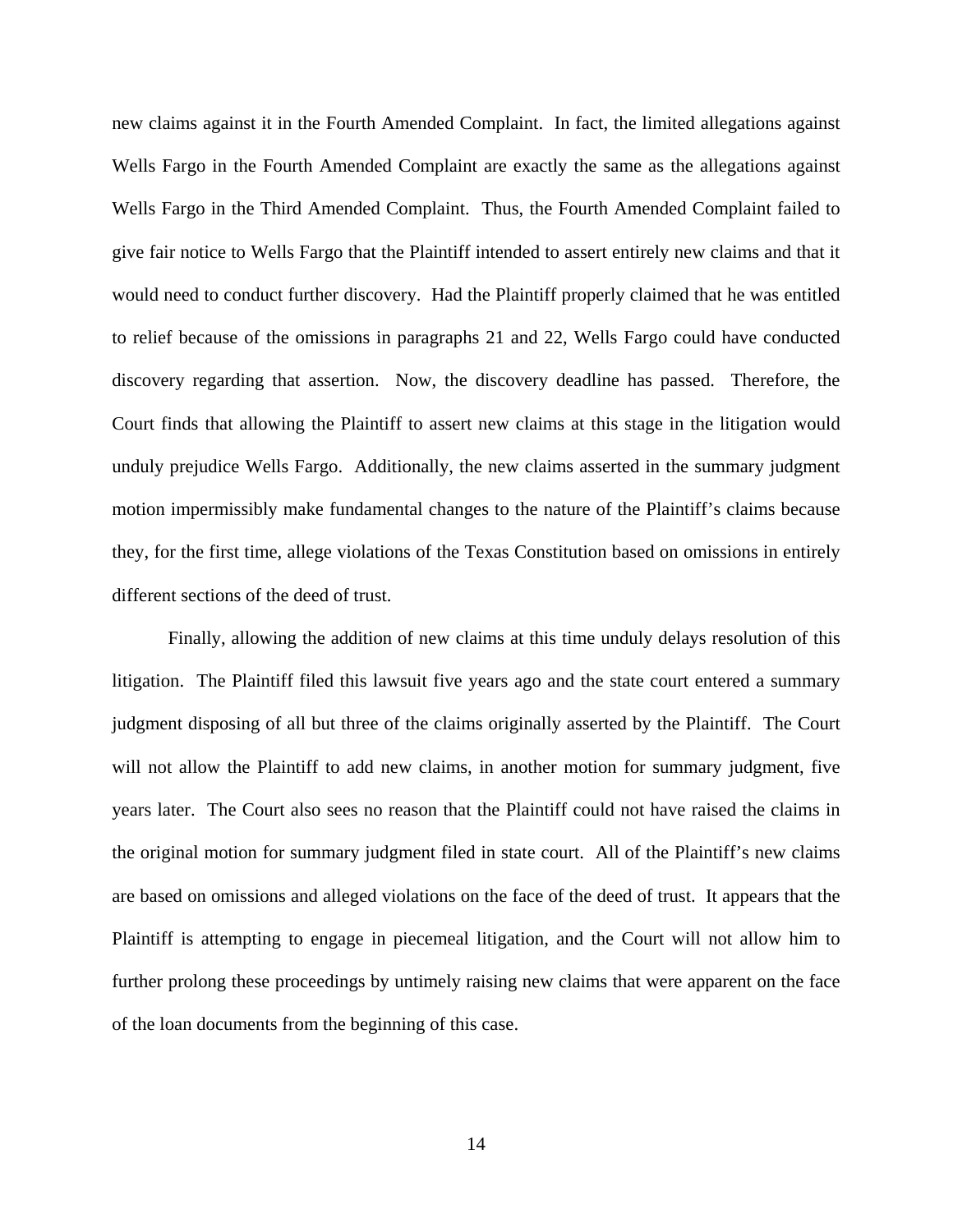As to Wells Fargo's counterclaim, the Court declines to grant summary judgment in favor of the Plaintiff. First, the right to judicial foreclosure is not dependant on authorization in the deed of trust. Texas Rule 735 explicitly requires judicial foreclosure, regardless of how foreclosure is addressed in a deed of trust. Thus, whether or not paragraphs 21 and 22 were intentionally "whited out" is not dispositive and does not impermissibly convey the Trustee a right to non-judicial foreclosure. Second, the Court agrees with Wells Fargo that the Plaintiff waived his right to argue that Wells Fargo is not entitled to subrogation by failing to answer the counterclaim. In fact, in *Ortegon*, this Court granted a Defendant's counterclaim for equitable subordination because the Plaintiff failed to answer the counterclaim. *See In re Ortegon*, 398 B.R. at 437 (referencing Order Granting In Part Defendant's Motion for Summary Judgment and Reserving Ruling In Part on Defendant's Motion for Summary Judgment, docket #56). Thus, on this issue, the Court will *sua sponte* grant summary judgment in favor of Wells Fargo, unless the Plaintiff files a response within 14 days indicating why summary judgment is inappropriate. *See Lozano v. Ocwen Federal Bank, FBS*, 489 F.3d 636, 643 (5th Cir. 2007) (requiring 10 days notice before a district court can *sua sponte* dismiss a claim); *Washington v. Resolution Trust Corp.*, 68 F.3d 935, 939 (5th Cir. 1995) (allowing a district court to grant summary judgment *sua sponte*, but only after giving 10 days notice).

Therefore, the only issues remaining for trial, as set forth in the state court's order are: (1) whether the Wells Fargo note is invalid under the Texas Constitution because the note was used to pay off the underlying second and third lien notes that were allegedly not authorized by § 50(a)(6) and § 50(e) of the Texas Constitution; (2) whether the Plaintiff received a copy of all the documents he signed at closing; (3) whether the liens of Margaret Piper Herman Trust and CA Holdings and Oliver Pierson and Simons Family Trust violated the Texas Constitution; (4)